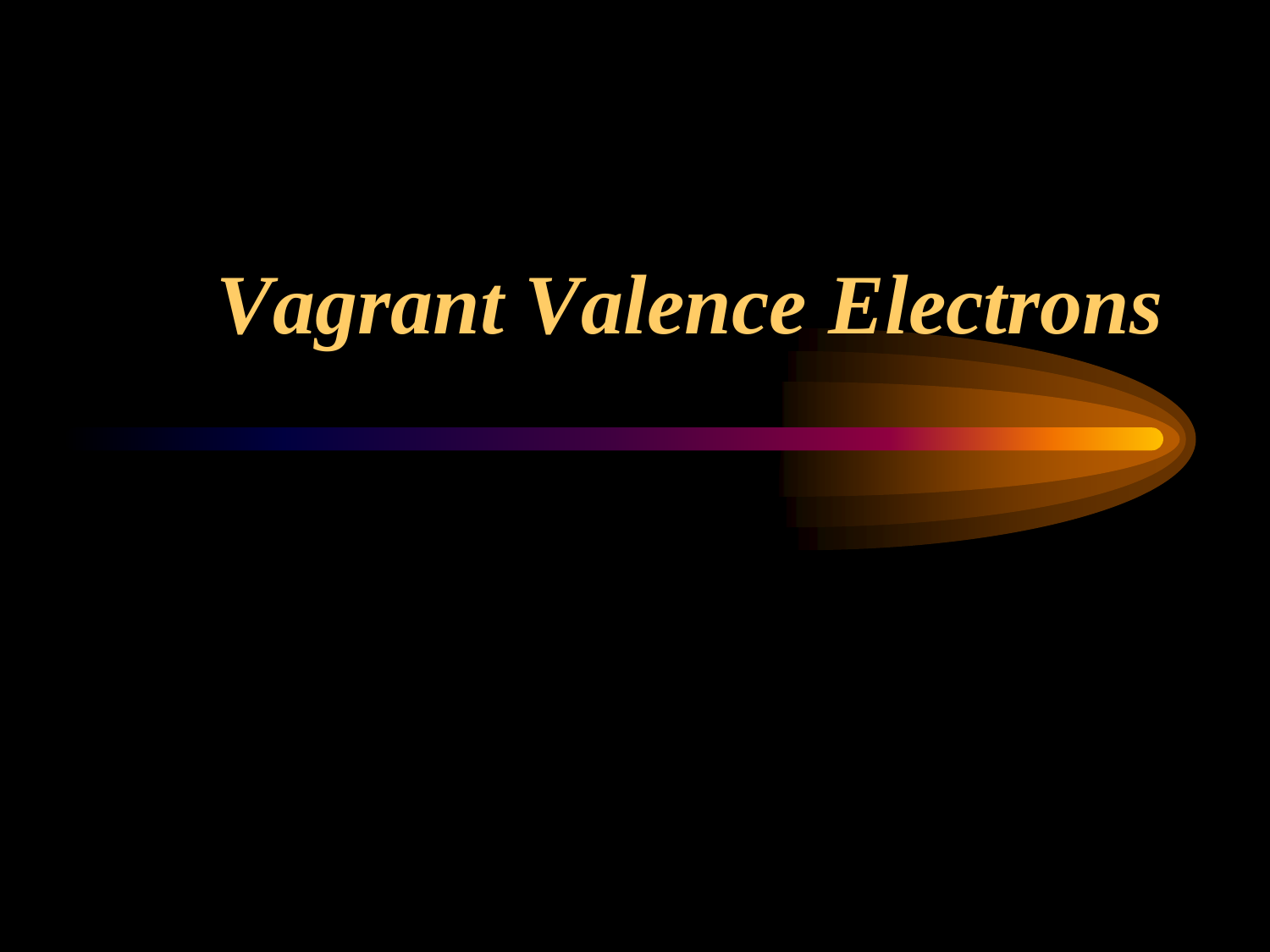## *Vagrant Valence Electrons*

# •**Valence electrons are the electrons in the HIGHEST occupied energy level of an atom.**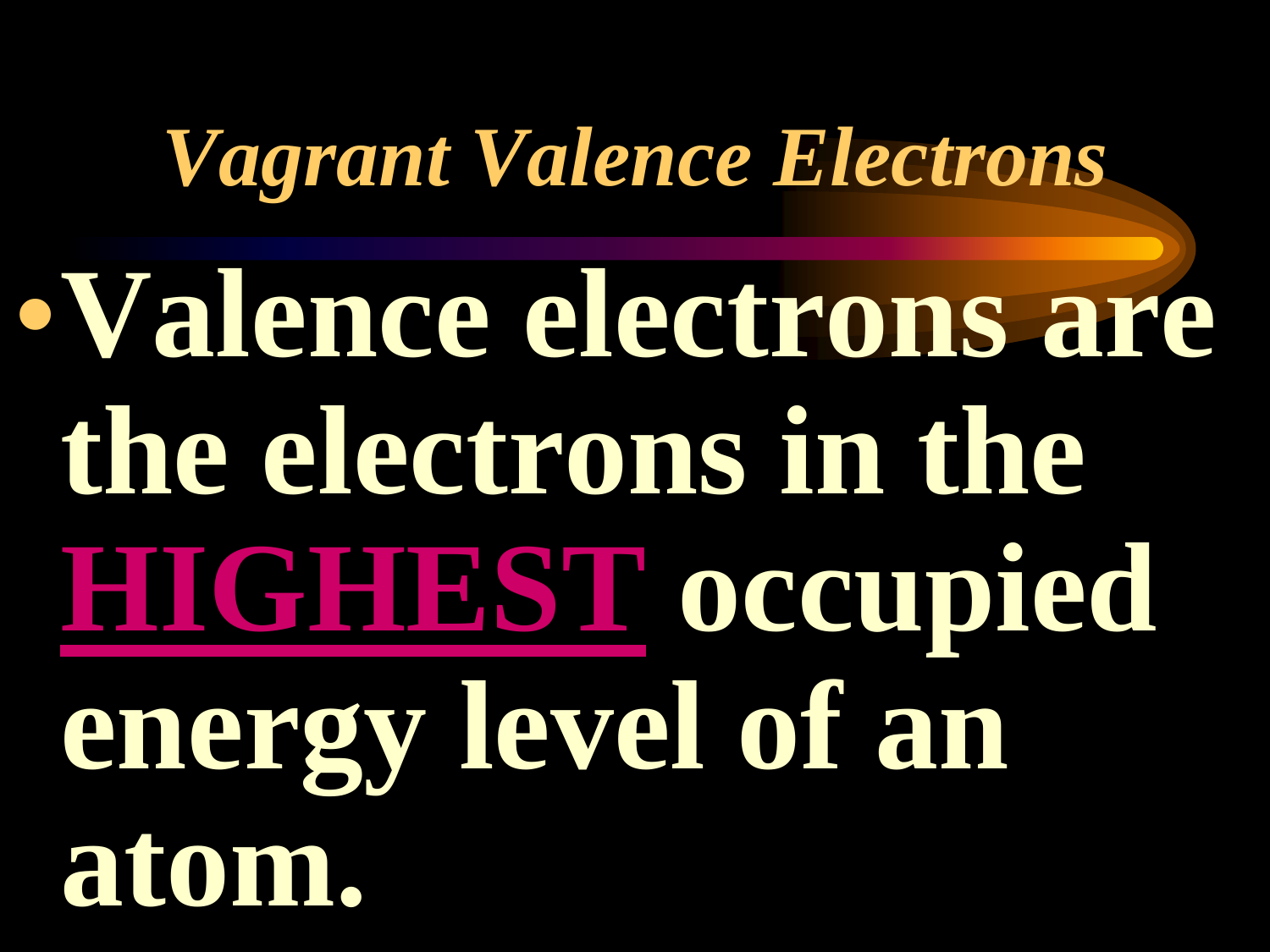### Vagrant Valence Electrons

# · Electron dot structures show VALENCE electrons

as dots.

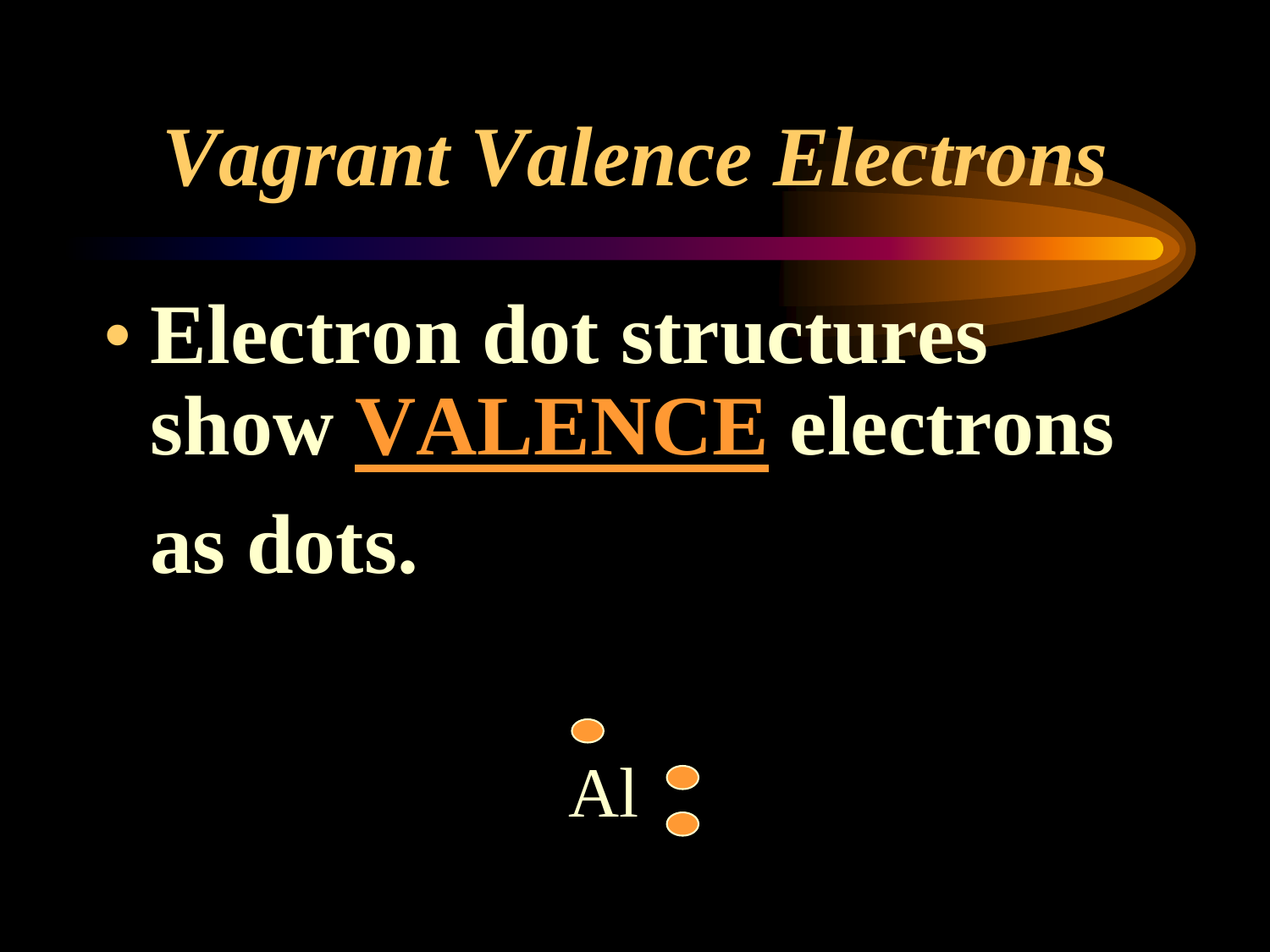#### •**Electrons are shown as DOTS in the following**  4 **diagram. X** 1 2 3 6 7 5 8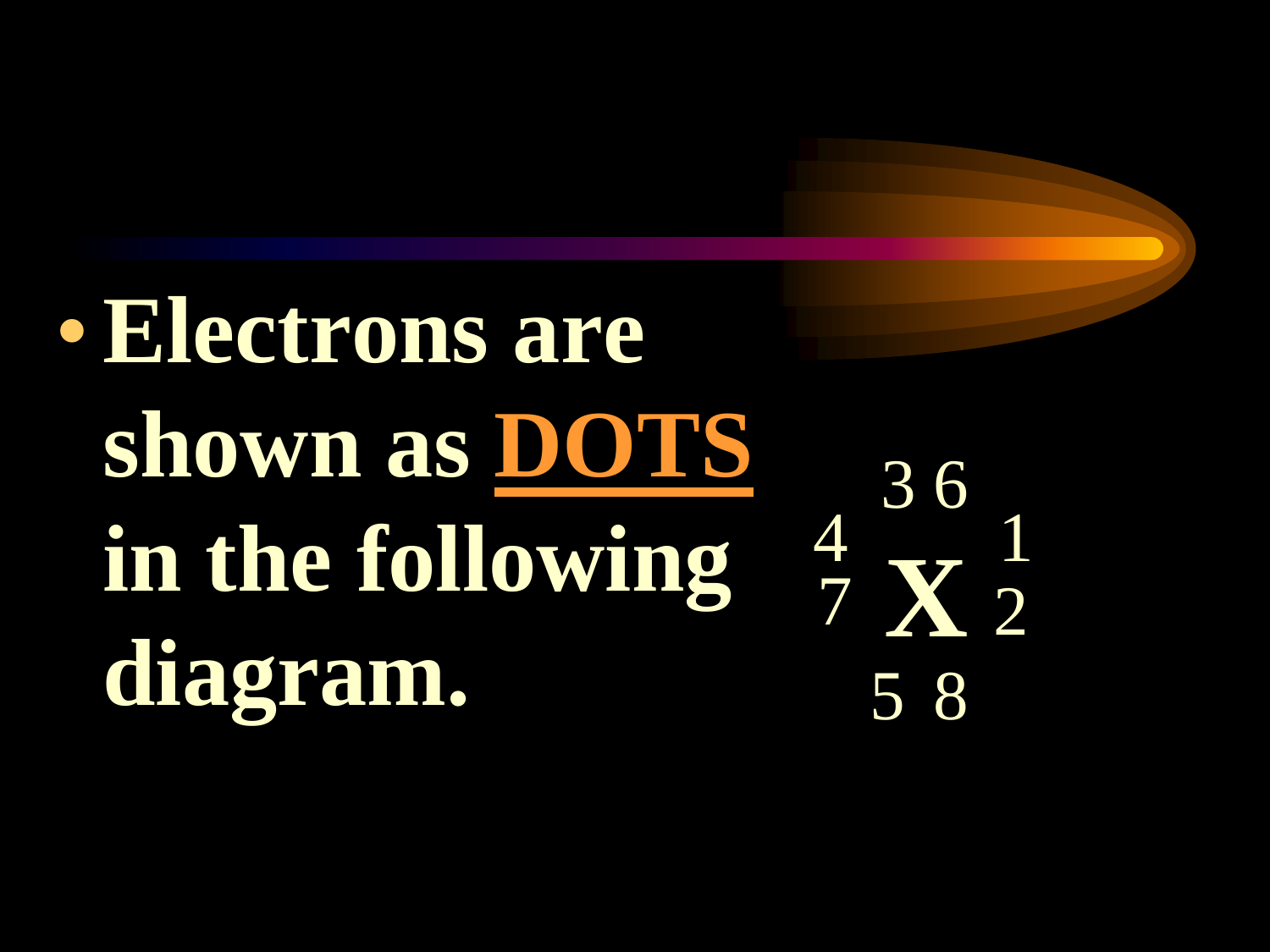**VALENCE** electrons are the only electrons used in formation of **BONDS**, so they determine the **CHEMICAL** properties of an element.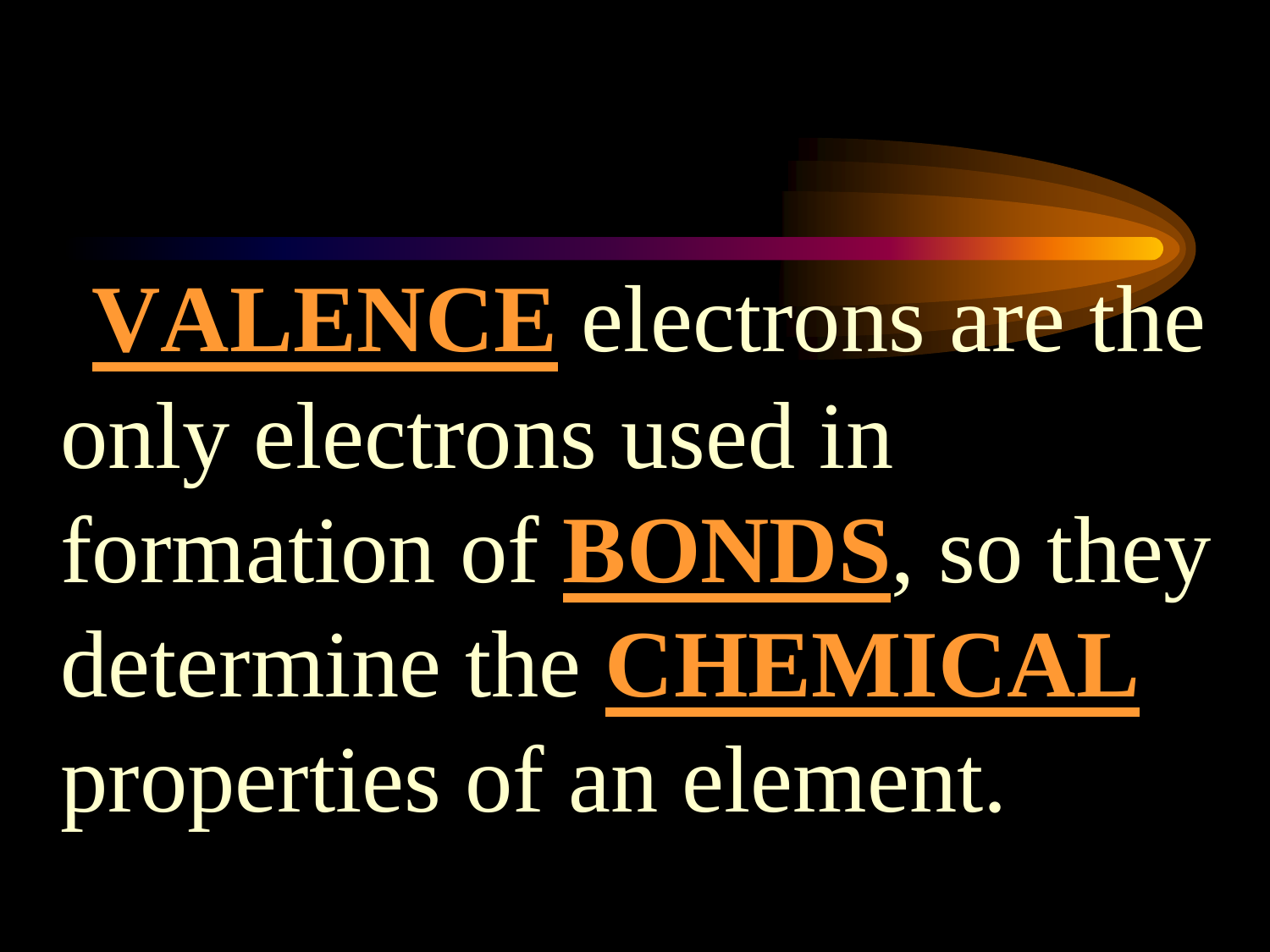# 1. What is the electron dot representation of Si?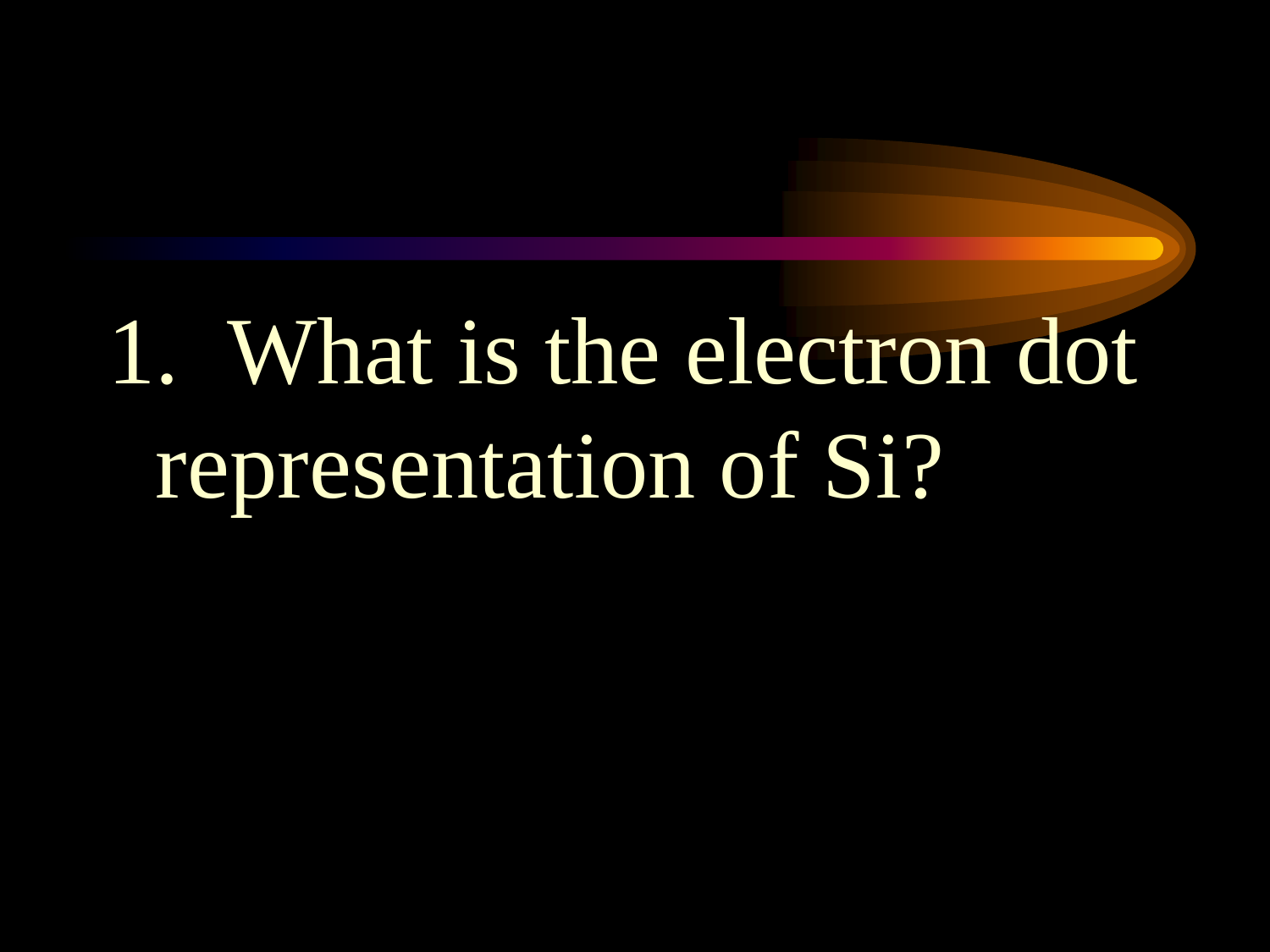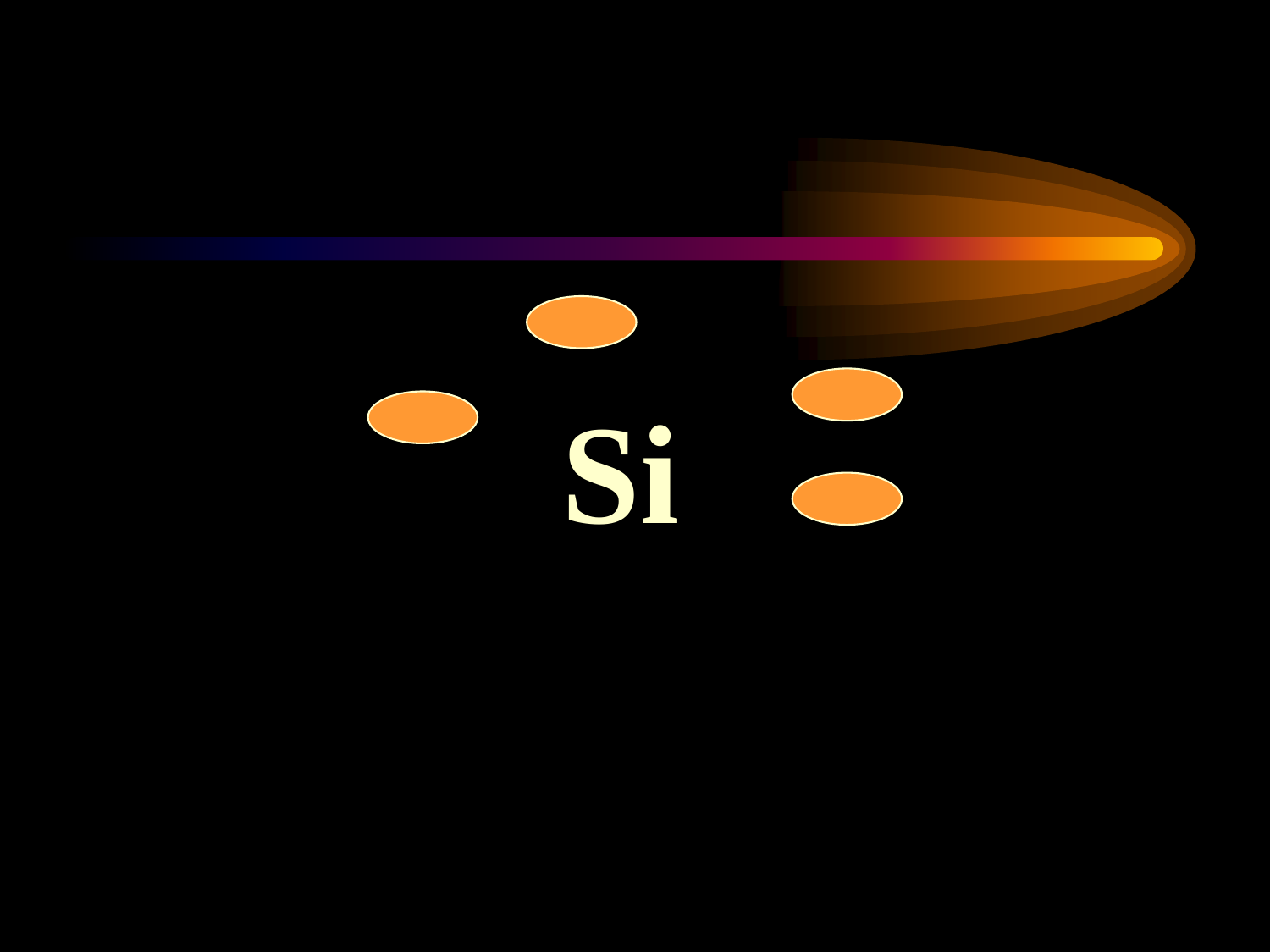2. Give the electron configuration for the valence electrons for Si.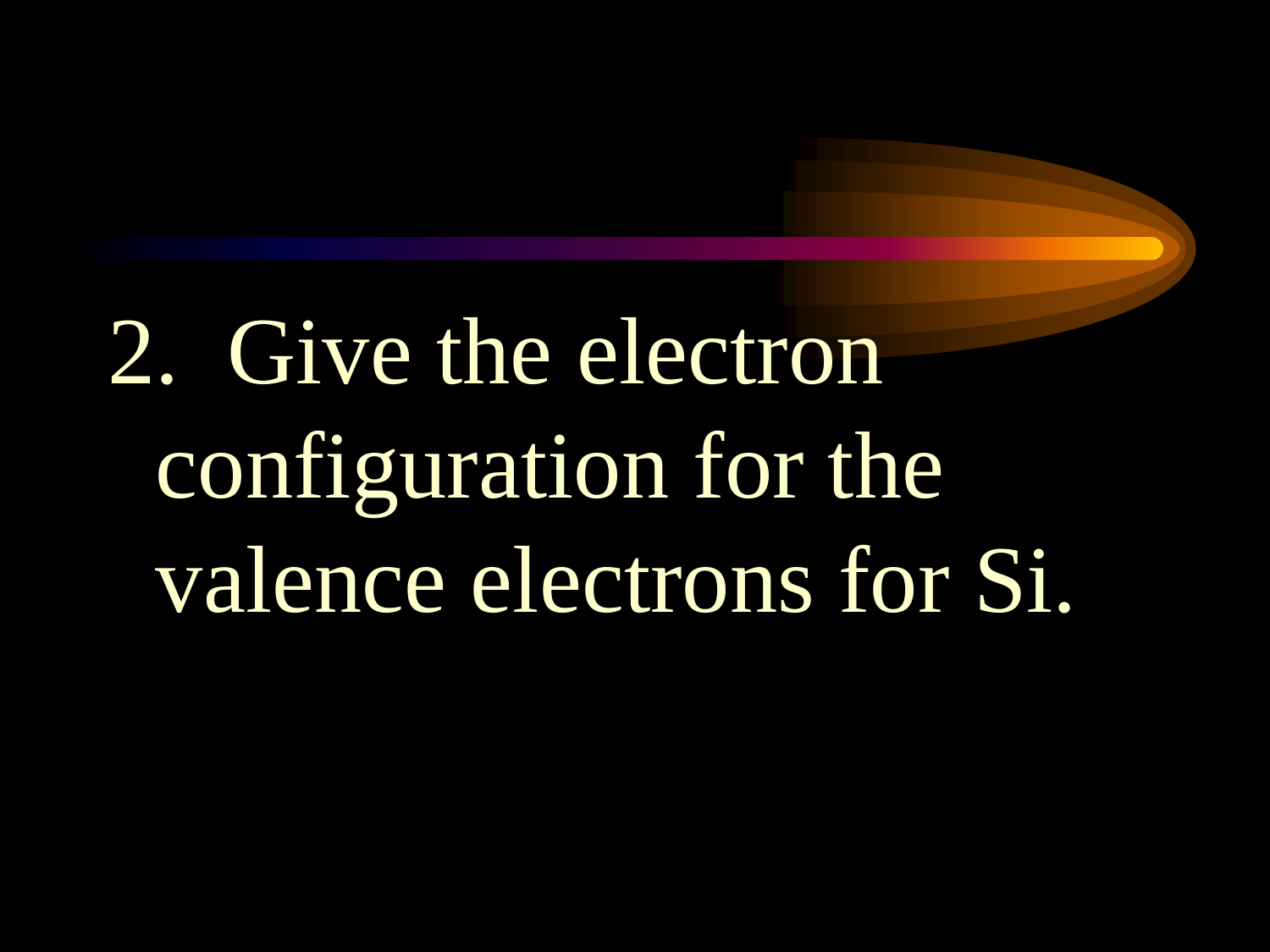

# 1s<sup>2</sup> 2s<sup>2</sup> 2p<sup>6</sup> 3s<sup>2</sup> 3p<sup>2</sup>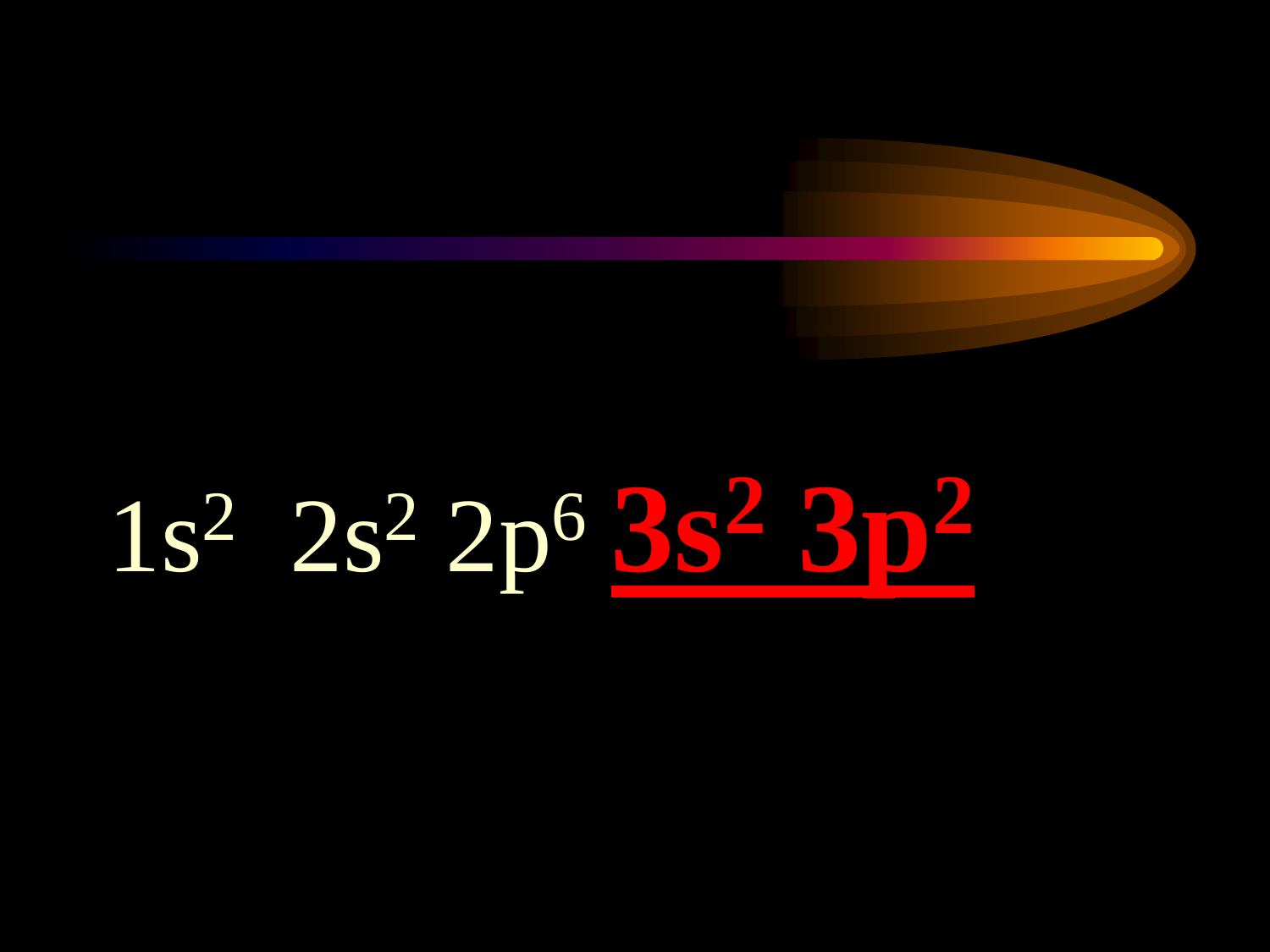3. Give the electron dot representation and the electron configuration for the valence electrons in family VII.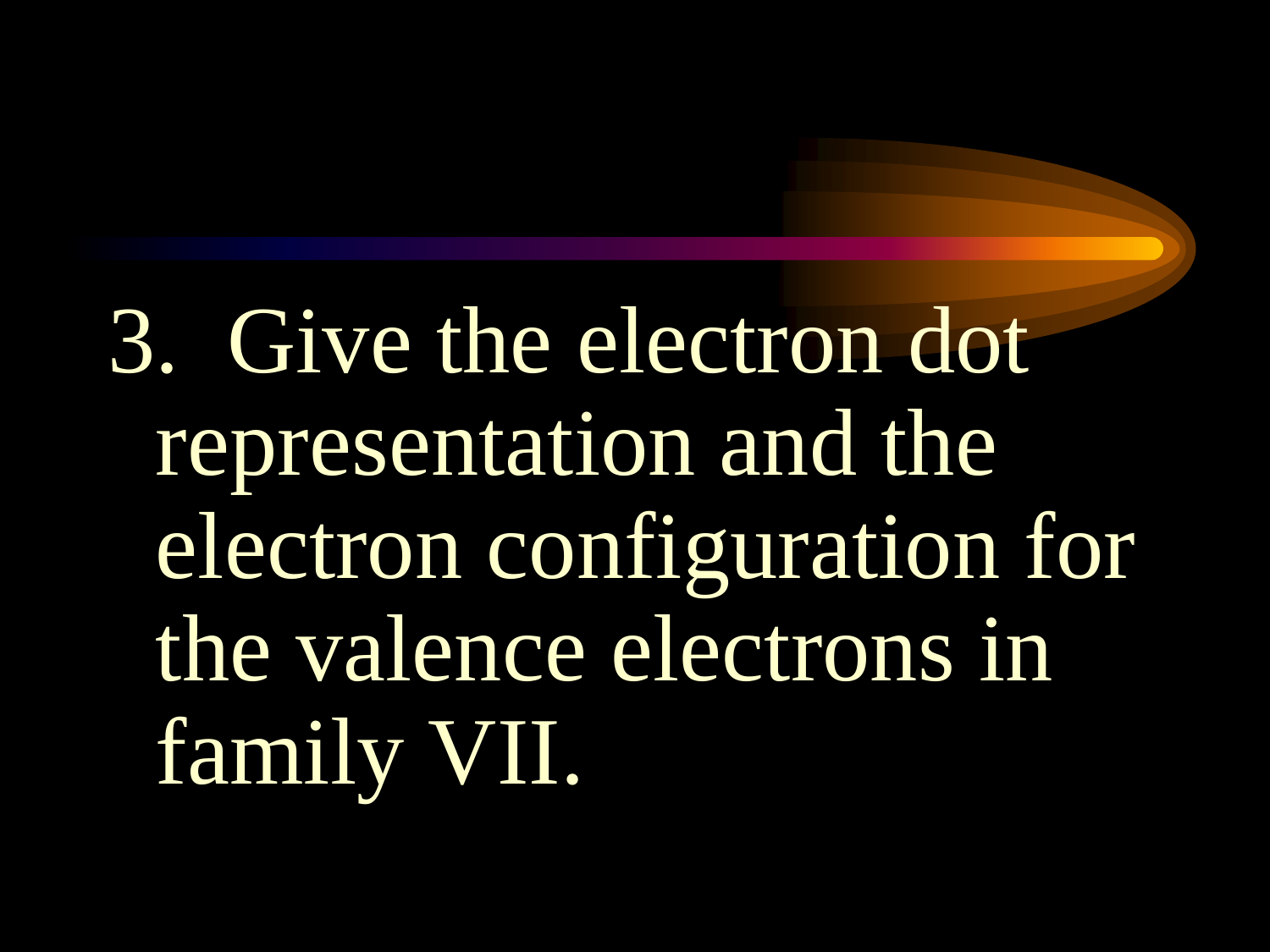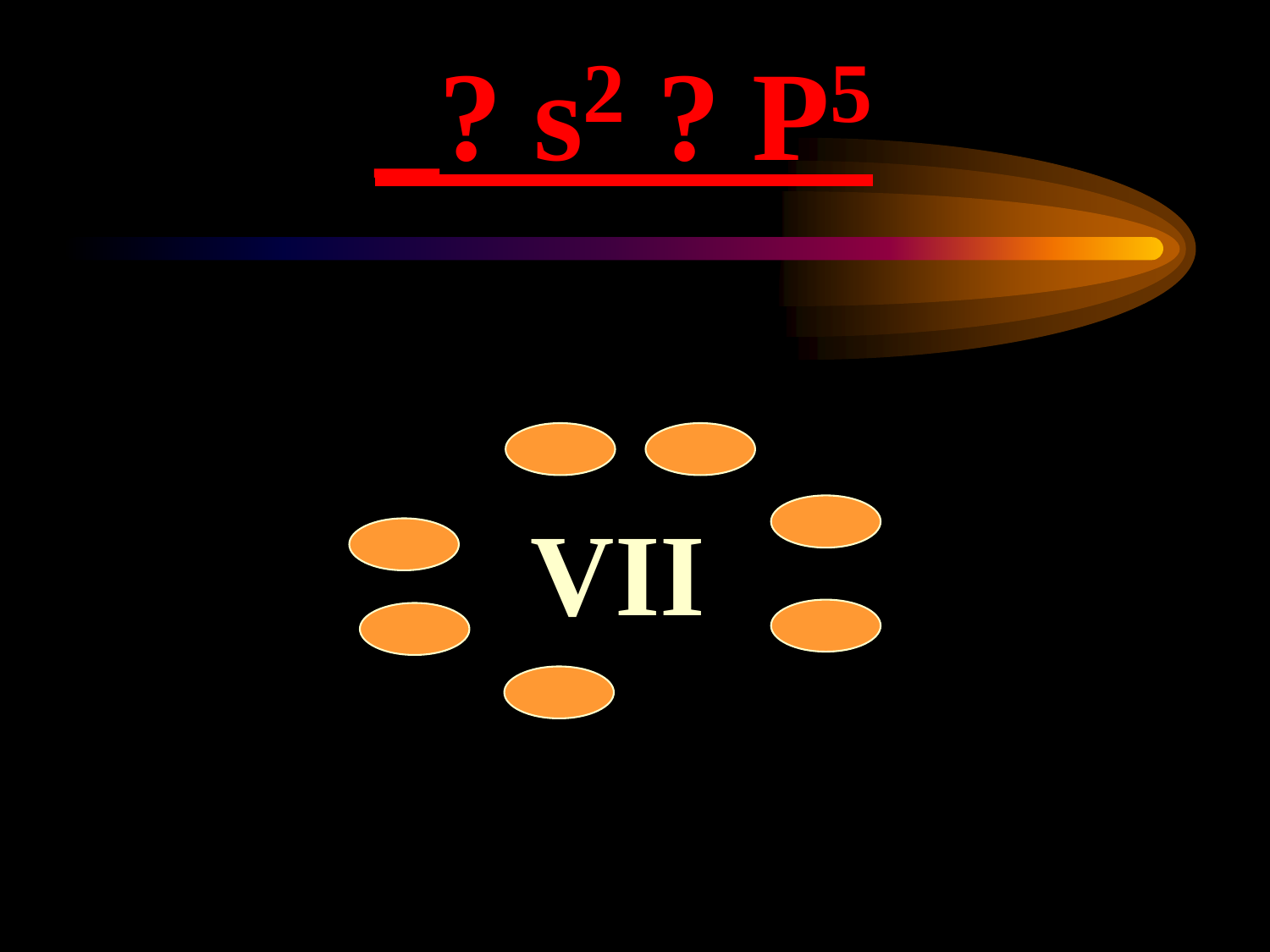#### *Octet Rule*

• Atoms react by **CHANGING** (losing, gaining, or sharing) the number of electrons, so as to acquire the **STABLE** electron structure of a noble

gas.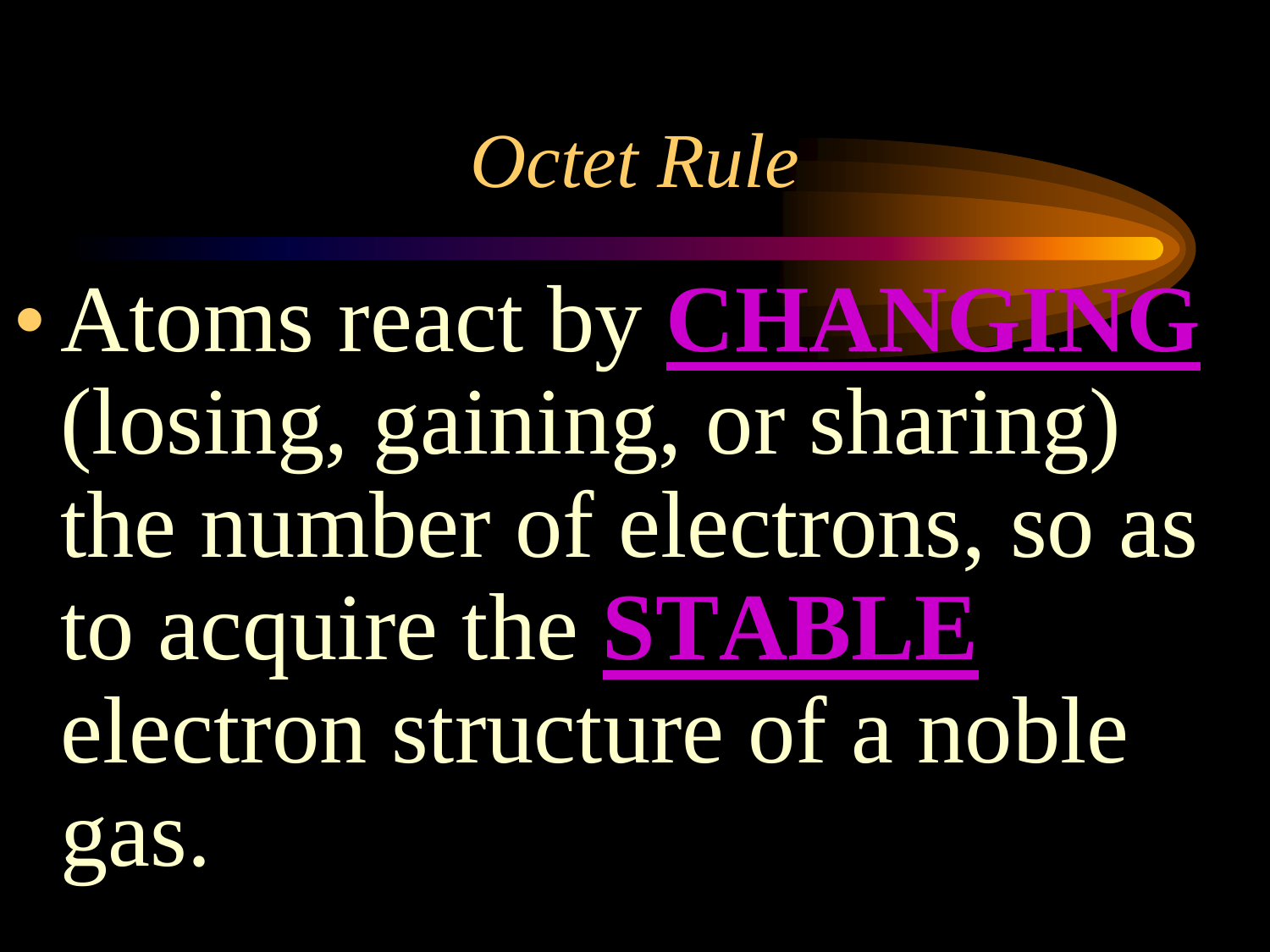#### *Octet Rule*

•Each **NOBLE** gas with the exception of helium, has **8** electrons in its highest energy level.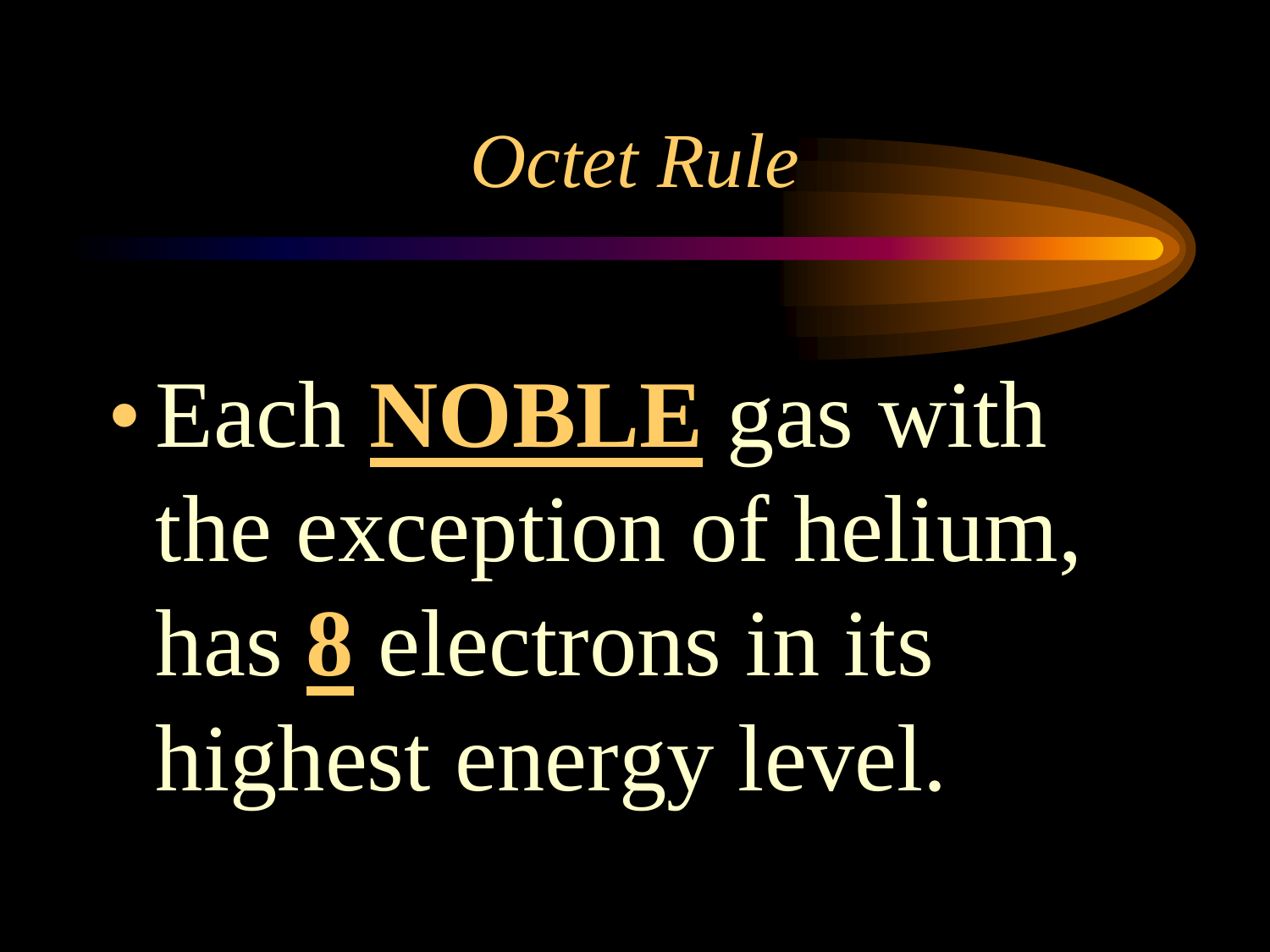*Electronegativity*

**: is the power of an atom to ATTRACT electrons to itself when it is bonded to another atom.**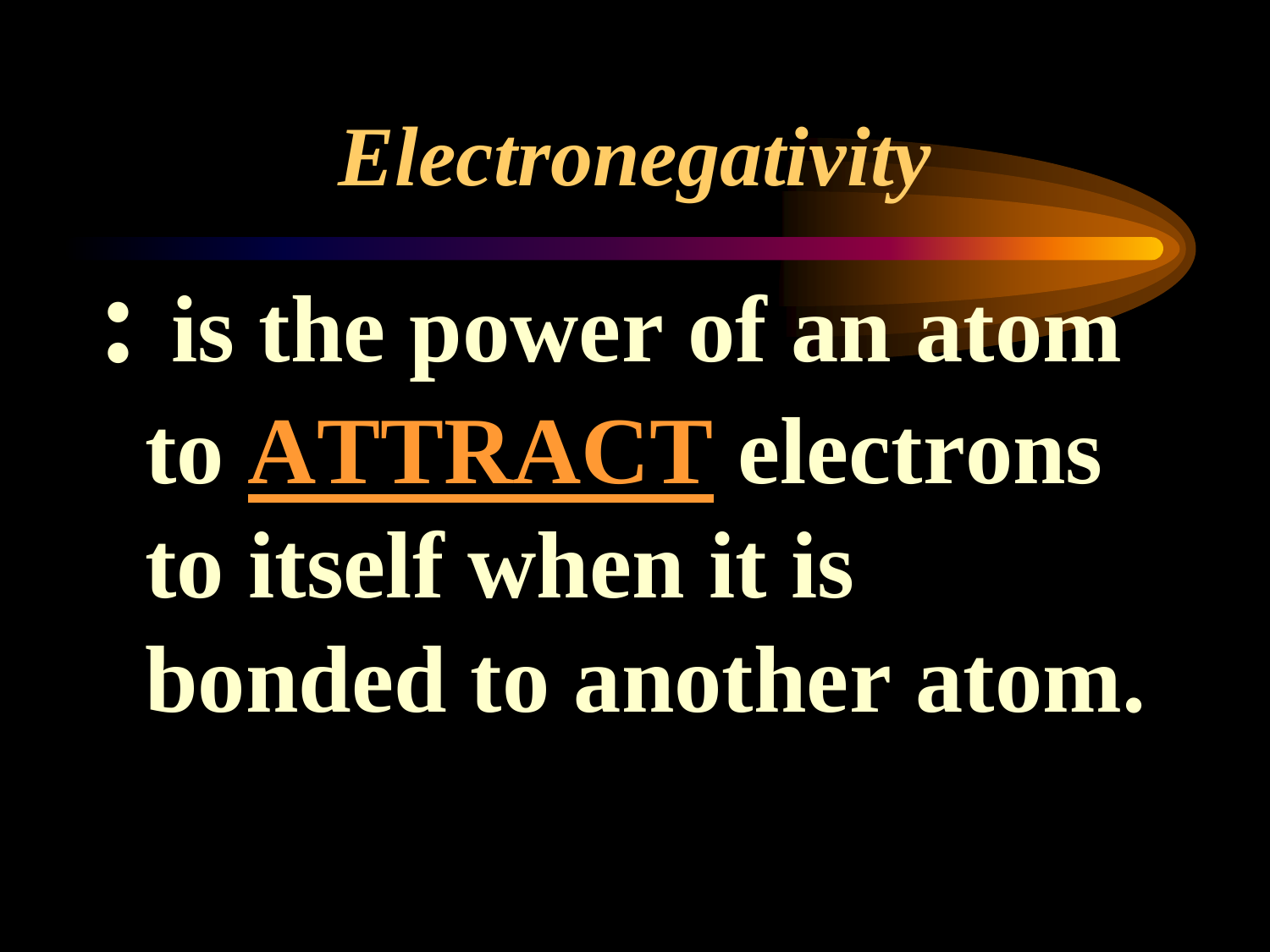# *Color the BACK of the periodic table*

• Follow the directions for coloring each square given on page 6 of the packet. (color the edges only)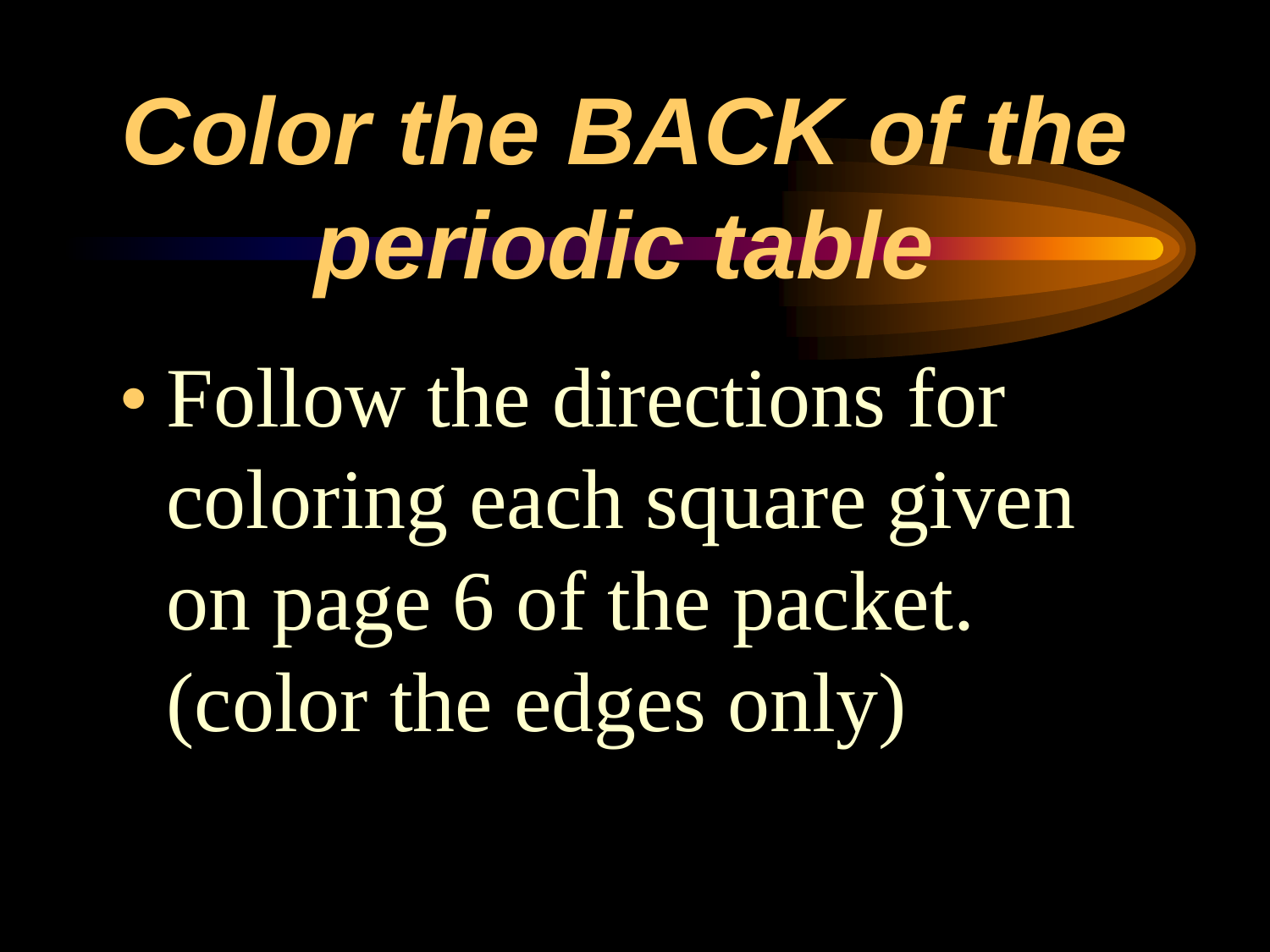

# •Within a family, electronegativity generally **decreases** as the atomic number increases.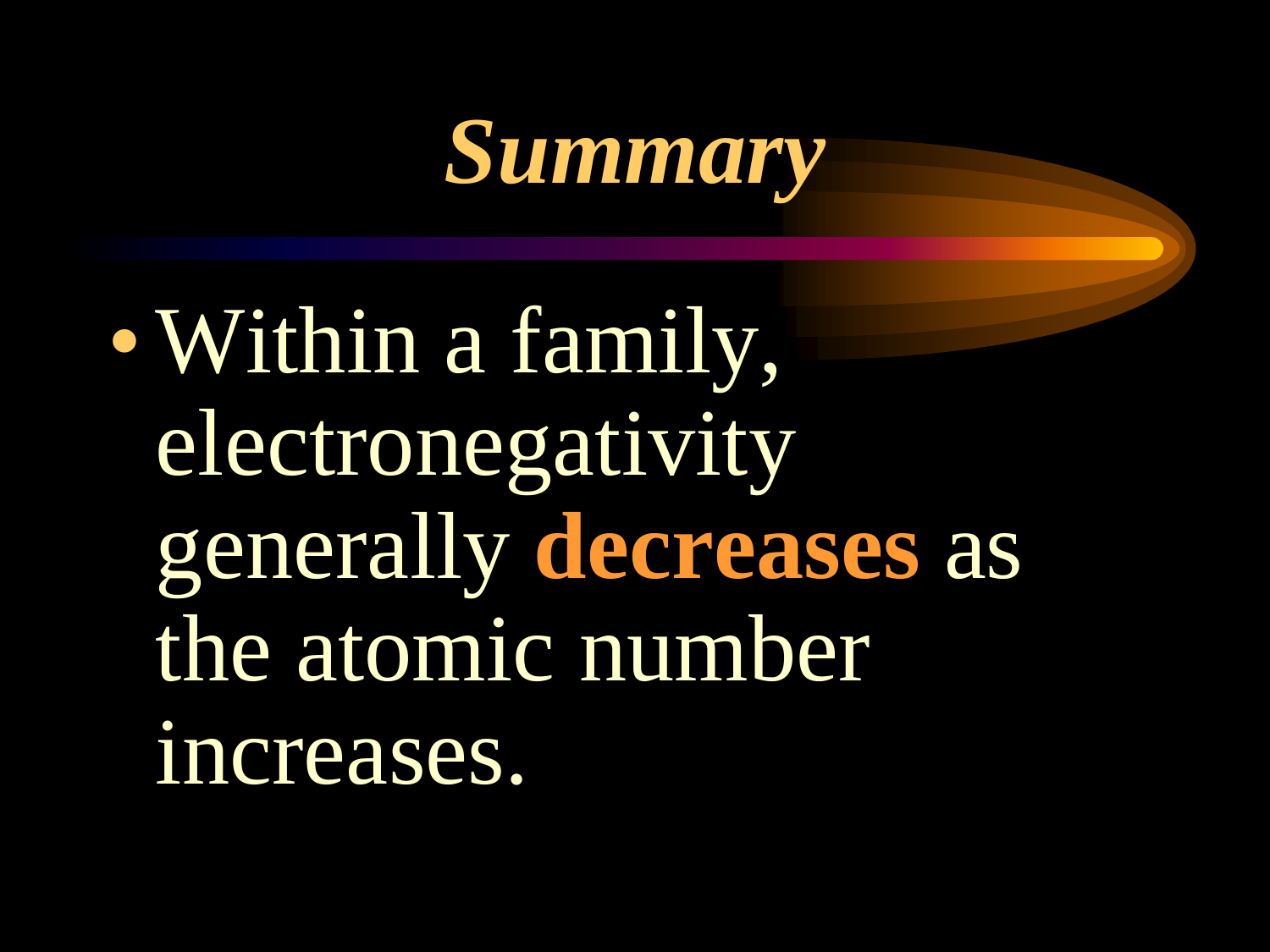•Within a period, electronegativity generally **increases** when moving from family I to family VII.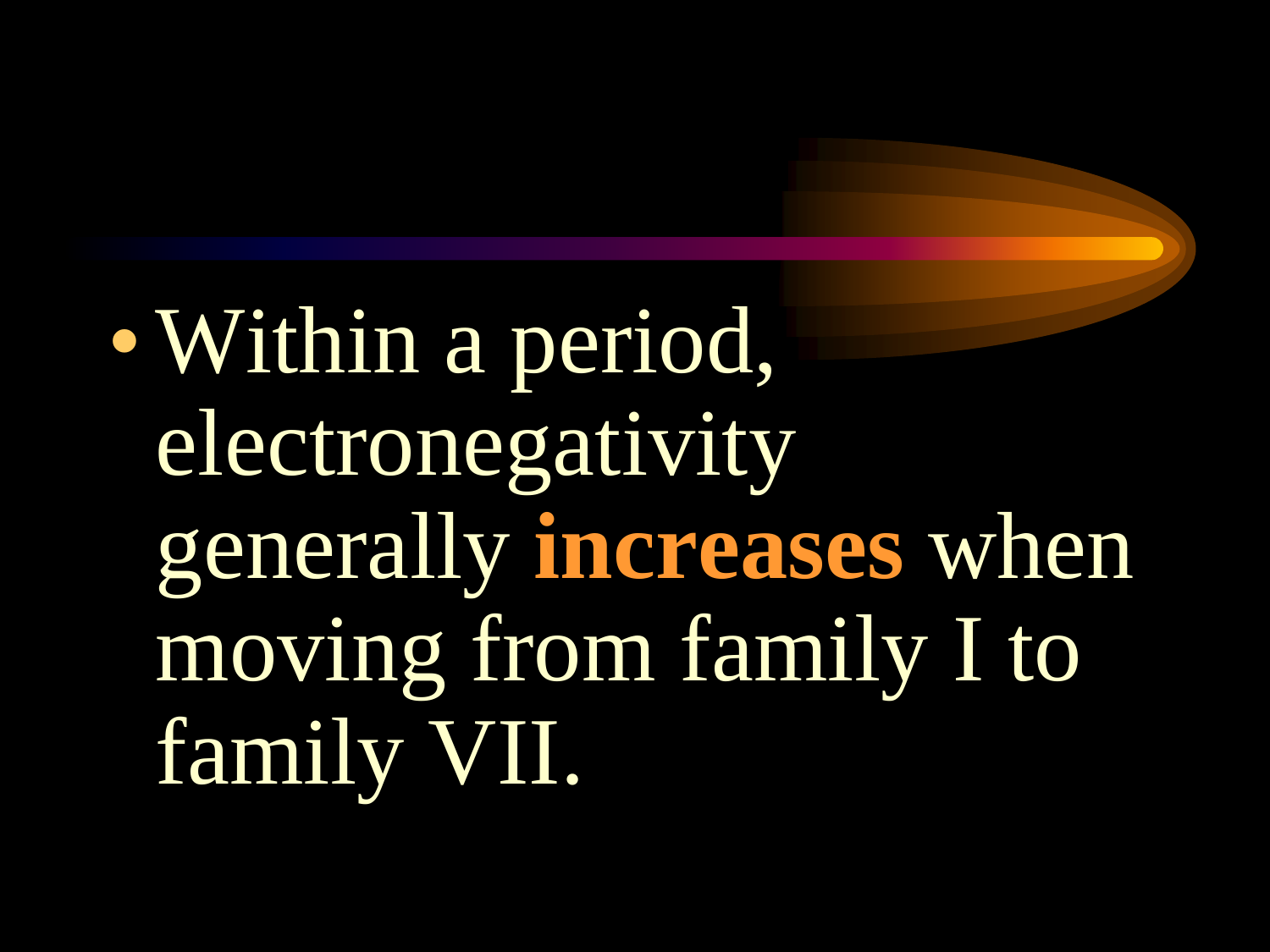•The greater the **difference** in electronegativity the greater the **strength** of the bond between the two atoms.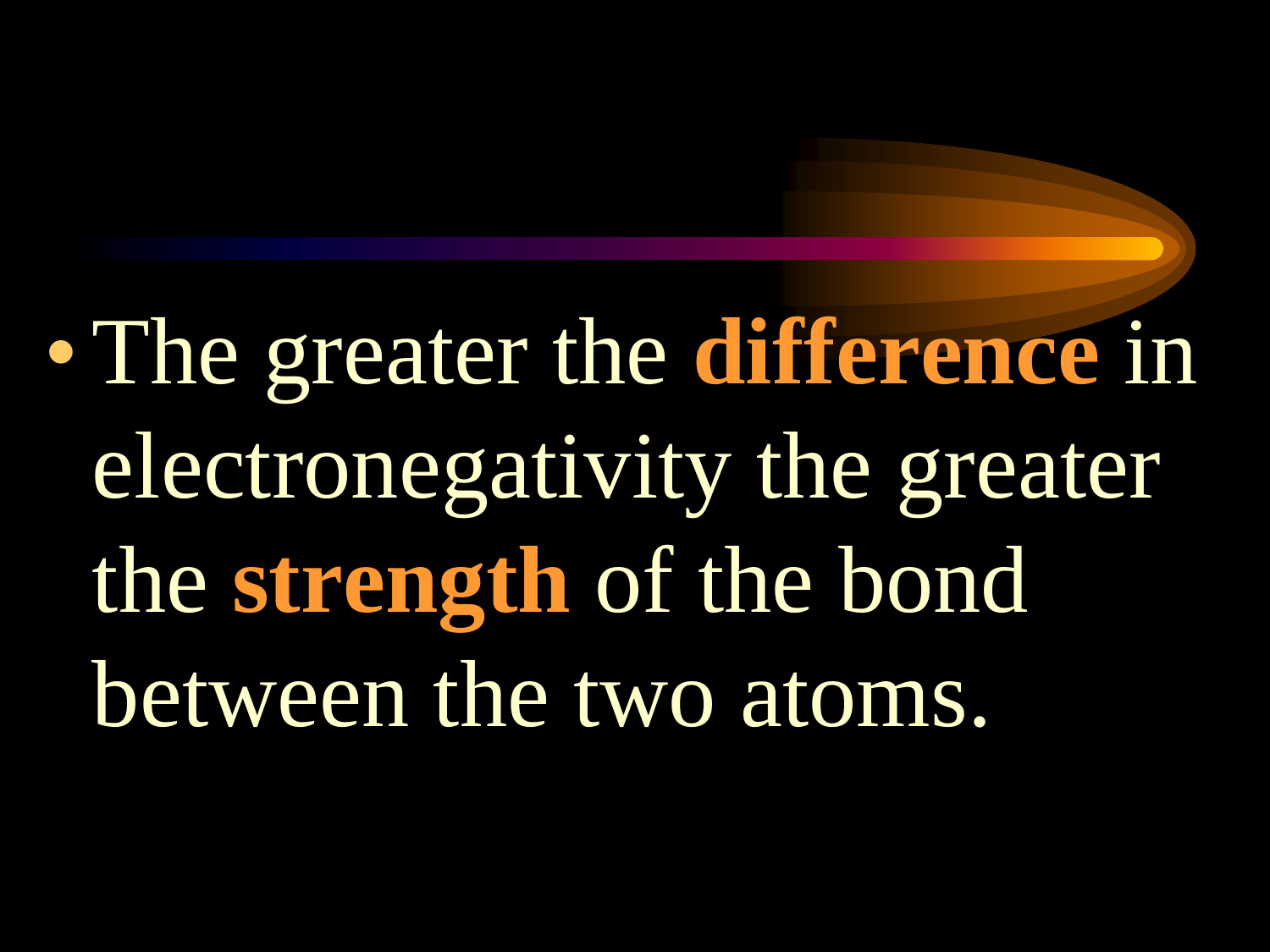•The strength is measured in the amount of **energy** needed to **break** the bond.